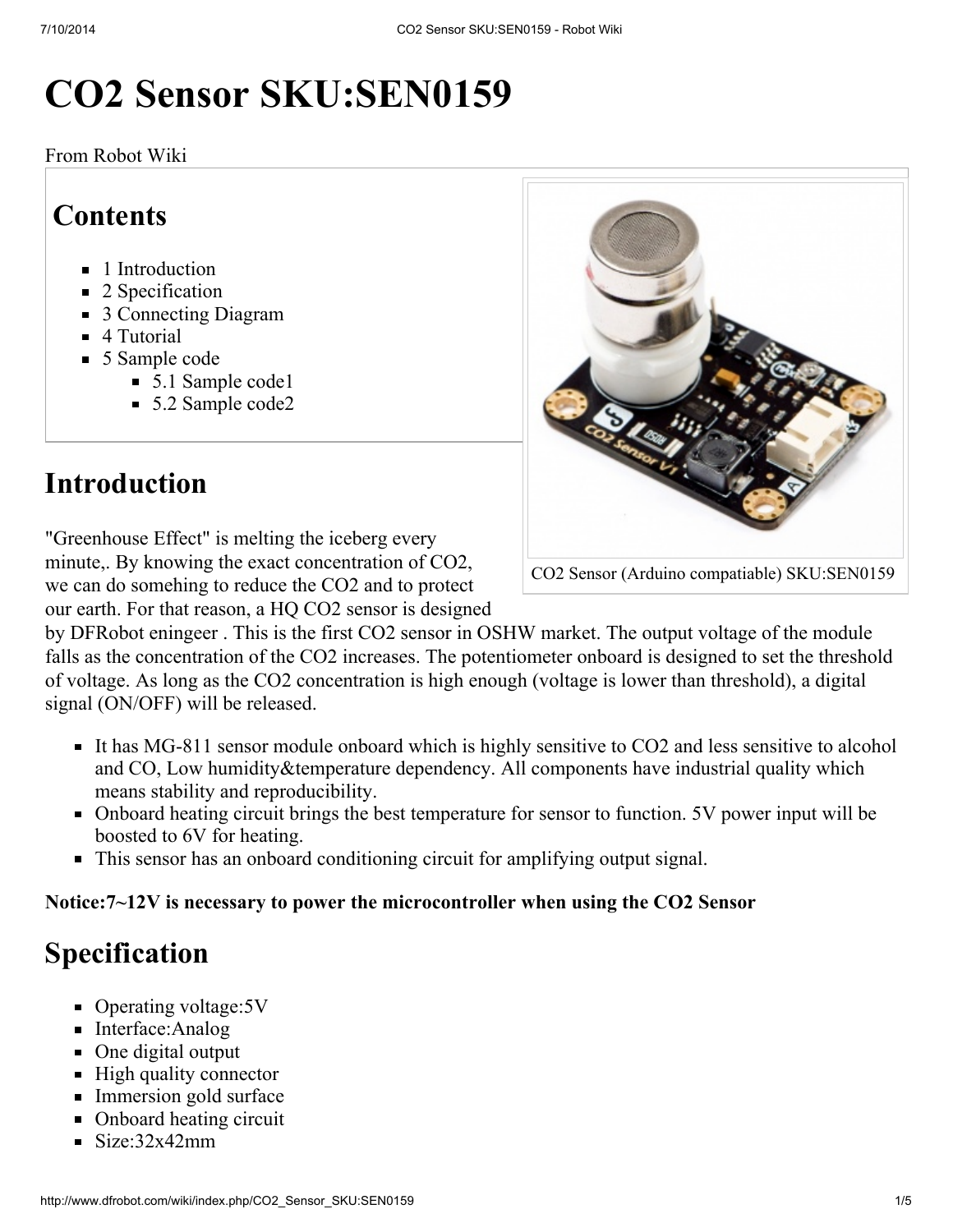### <span id="page-1-0"></span>Connecting Diagram



### <span id="page-1-1"></span>Tutorial

How to use this module?

It is very easy.

You need to set potentiometer onboard to the threshold value. Just make the red led turn off. With the CO2 concentration is enough high to make the sensor output voltage higher than threshold value,the led will be turned on. If you connect a buzzer to the module(right side), you will hear the alarm.

### <span id="page-1-2"></span>Sample code

#### <span id="page-1-3"></span>Sample code1

```
?
1
void setup(){
2
3
4
5
}
6
7
void loop(){
8
9
10
11
}Serial.begin(9600);
    Serial.print("Sample value:");
    Serial.println(analogRead(0));
    delay(100);
```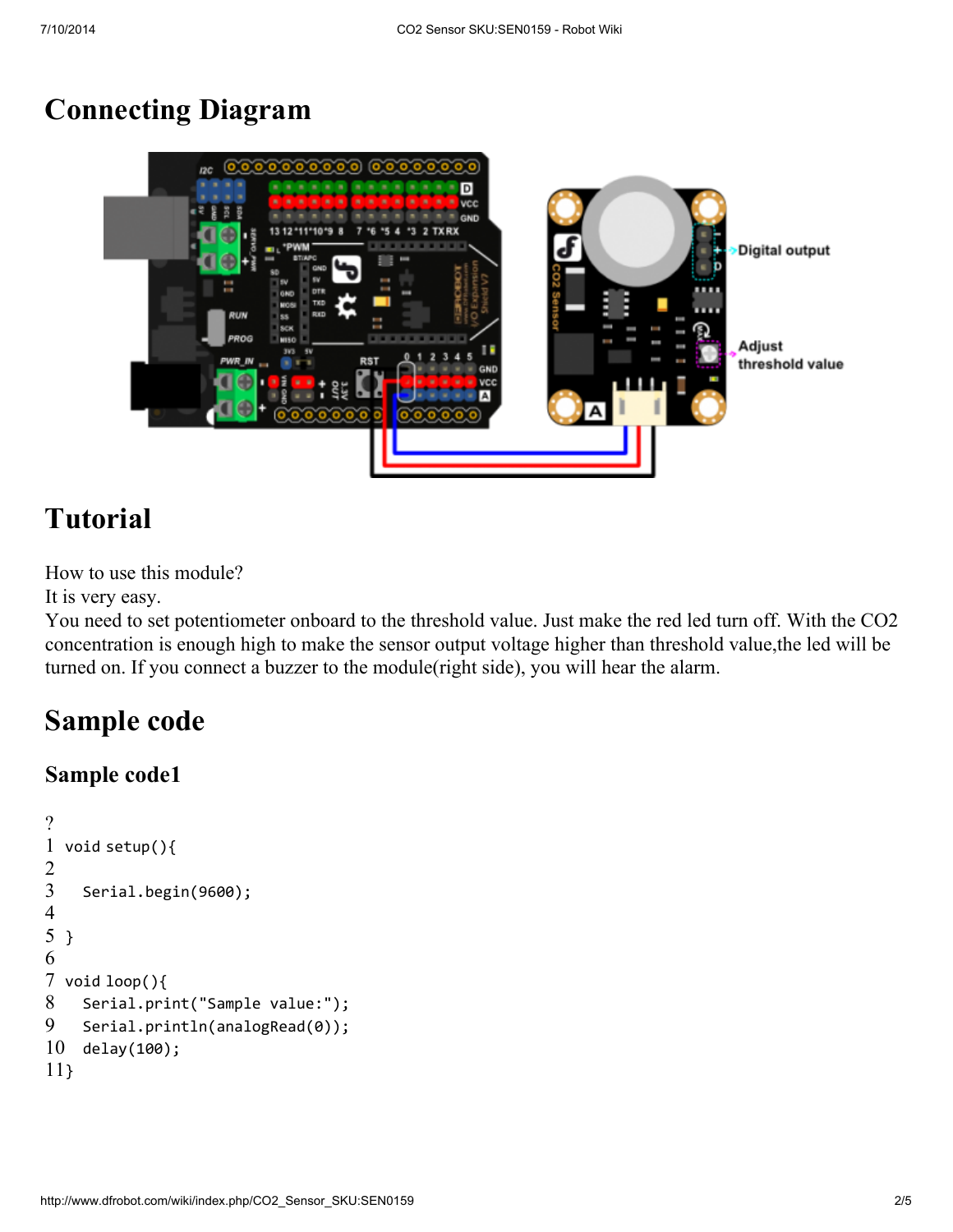#### <span id="page-2-0"></span>Sample code2

```
\gamma/********************Demo for MG-811 Gas Sensor Module V1.1*****************************
   Author: Tiequan Shao: tiequan.shao@sandboxelectronics.com
                         peng.wei@sandboxelectronics.com
           Peng Wei:
   Lisence: Attribution-NonCommercial-ShareAlike 3.0 Unported (CC BY-NC-SA 3.0)
\mathbf{1}\overline{2}This piece of source code is supposed to be used as a demostration ONLY. More
   Note:
\overline{\mathbf{3}}sophisticated calibration is required for industrial field application.
\overline{4}5
                                                     Sandbox Electronics
                                                                           2012-05-31
6
   \overline{7}8
   /*************************Hardware Related Macros***********************************/
9
   #define
                                              (0)//define which analog input channel you
                  MG PIN
10
   are going to use
11
   #define
                                              (2)BOOL PIN
12
   #define
                  DC GAIN
                                              (8.5)//define the DC gain of amplifier
13
14
15
   /************************Software Related Macros**********************************/
16
   #define
                  READ_SAMPLE_INTERVAL
                                              (50)//define how many samples you are going
17to take in normal operation
18
   #define
                  READ SAMPLE TIMES
                                              (5)//define the time interval(in
19
   milisecond) between each samples in
20
                                                      //normal operation
21
22
   /**********************Application Related Macros********************************/
23
   //These two values differ from sensor to sensor. user should derermine this value.
24
   #define
                  ZERO POINT VOLTAGE
                                              (0.324) //define the output of the sensor in
25
   volts when the concentration of CO2 is 400PPM
26
                  REACTION VOLTGAE
                                              (0.020) //define the voltage drop of the sensor
   #define
27
   when move the sensor from air into 1000ppm CO2
28
29
   30
             CO2Curve[3] = \{2.602, ZERO_POINT_VOLTAGE, (REACTION_VOLTGAE/(2.602-3))\};float
31
                                                      //two points are taken from the curve.
32
                                                      //with these two points, a line is
33
   formed which is
34
                                                      //"approximately equivalent" to the
35
   original curve.
36
                                                      //data format:{ x, y, slope}; point1:
37
   (1g400, 0.324), point2: (1g4000, 0.280)
38
                                                      //slope = (reaction voltage) / (log40039
   -log1000)
40
41
42
   void setup()
```
43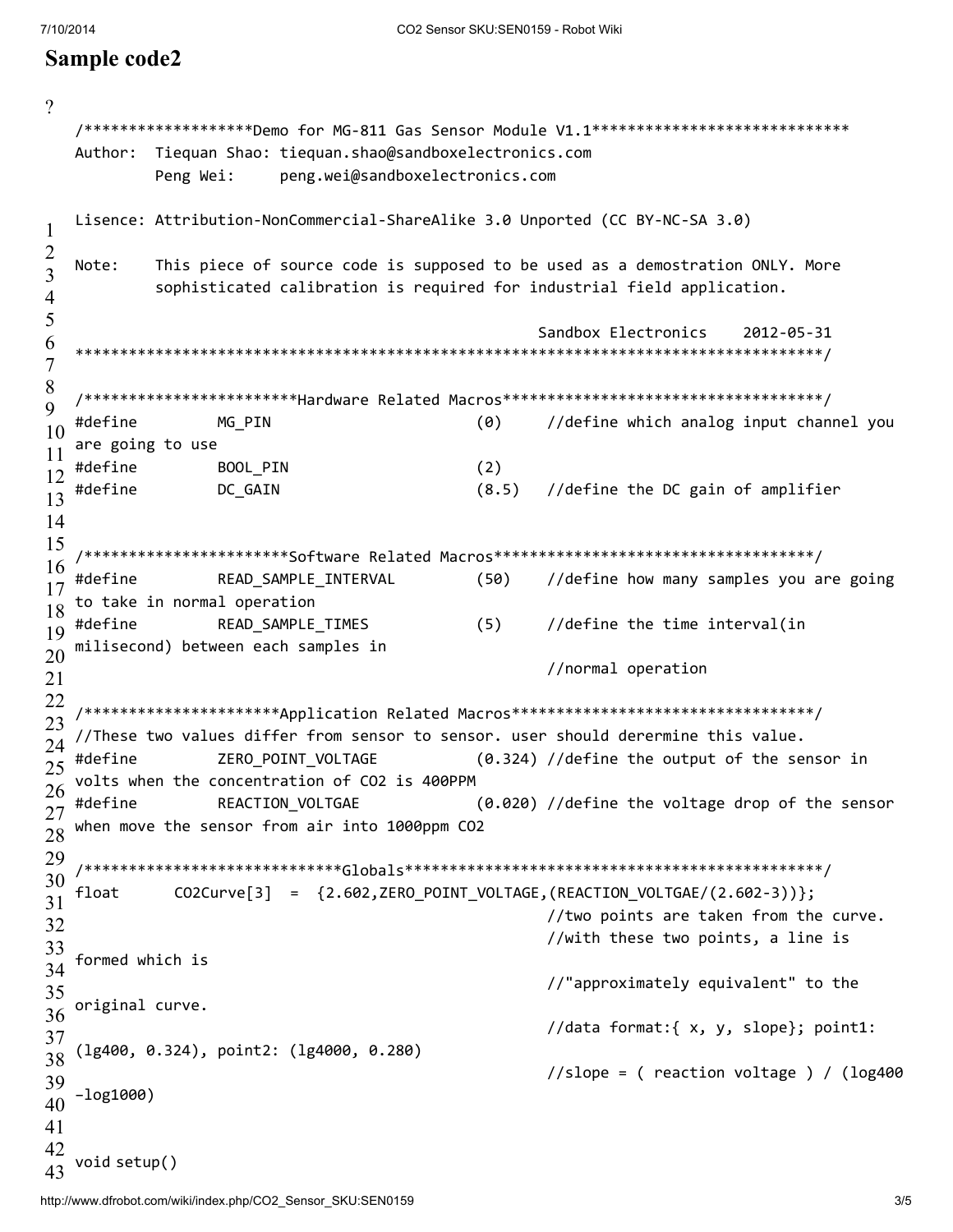```
44
{
45
46
47
48
49
50
}
51
52
void loop()
53
{
54
55
56
57
58
59
60
61
62
63
64
65
66
67
68
69
70
71
72
73
74
75
76
77
78
79
80
81
82
83
84
}
85
86
87
88
/***************************** MGRead *********************************************
89 Input:
90
Output: output of SEN-000007
91
Remarks: This function reads the output of SEN-000007
92
************************************************************************************/
93
float MGRead(int mg_pin)Serial.begin(9600); \frac{1}{2} //UART setup, baudrate = 9600bps
       pinMode(BOOL_PIN, INPUT); //set pin to inputdigitalWrite(BOOL PIN, HIGH); \frac{1}{2} //turn on pullup resistors
      Serial.print("MG-811 Demostration\n");
       int percentage;
       float volts;
       volts = MGRead(MG_PIN);
       Serial.print( "SEN0159:");
       Serial.print(volts);
       Serial.print( "V " );
       percentage = MGGetPercentage(volts,CO2Curve);
       Serial.print("CO2:");
       if (percentage == -1) {
          Serial.print( "<400" );
       } else {
           Serial.print(percentage);
       }
       Serial.print( "ppm" );
       Serial.print( " Time point:");
       Serial.print(millis());
       Serial.print("\n");
       if (digitalRead(BOOL_PIN) ){
          Serial.print( "=====BOOL is HIGH======" );
       } else {
          Serial.print( "=====BOOL is LOW======" );
       }
       Serial.print("\n");
       delay(200);
           mg_pin - analog channel
```